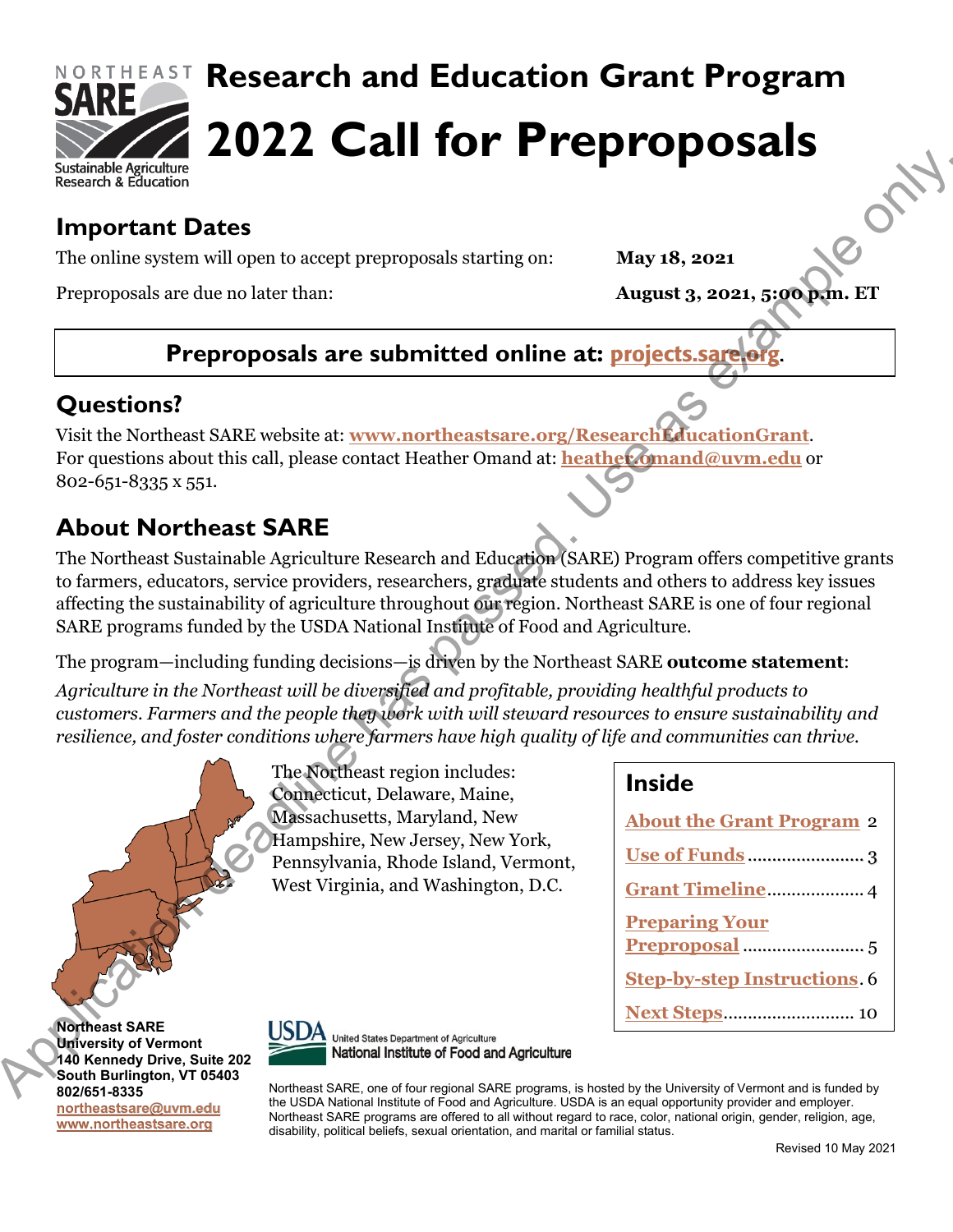# <span id="page-1-0"></span>**About Northeast SARE Research and Education Grants**

#### **Overview**

The Research and Education Grant program funds projects that result in gains in farmer knowledge, awareness, skills and attitudes that are then applied to make measurable on-farm changes leading to greater sustainability. The focus on farmer behavior change is a key requirement of this grant program.

All preproposals must include an education program for farmers that seeks to achieve a "performance target" that describes the changes in practices, behaviors or conditions among farmers expected to result from the proposed project. Preproposals may be submitted with or without an applied research component that supports the education program. To learn more about outcome funding and the use of performance targets, visit our "Guide to Outcome Funding" at: **www.northeastsare.org/outcomefunding**.

#### About Preproposals

Preproposals are required for Research and Education Grants, as well as for Northeast SARE's Research for Novel Approaches and Professional Development Grant programs.

The preproposal is a preliminary concept document. Reviewers select those that best meet the review criteria (outlined on pages 6-9) to be invited to submit full proposals. A preproposal is only invited if it has strong justification, a clear and measurable performance target, and effective approaches to achieving the target. In general, about one-third to one-half of preproposals are invited to submit full proposals and about one-third of full proposals are approved for funding by the Northeast SARE Administrative Council. avanetes, still and attitudes that are then a pplied for make measurable on-farm change is ading the perpendix and the perpendix and the perpendix and the perpendix and the station of the station of farmes that are the cha

### Eligible Applicants

Research and Education Grants are open to anyone who works with farmers, including personnel at nonprofit organizations, colleges and universities, Cooperative Extension, municipalities, tribal governments, state departments of agriculture, federal agencies, research farms and experiment stations, for-profit business entities (such as private consultants, farmers and veterinary practices), etc.

Northeast SARE encourages projects submitted from or in collaboration with women, the LGBTQ+ community, and Black, Indigenous and People of Color (BIPOC). Additionally, we encourage projects submitted from or in collaboration with Minority Serving Institutions (including 1890s and other historically Black colleges and universities, Hispanic-Serving Institutions, and tribal colleges and universities) and other organizations in the Northeast that work with historically underrepresented communities.

Your organization must have the legal structure and financial capacity in place to receive and execute a Northeast SARE contract, including expending funds needed for the project prior to receiving reimbursements from Northeast SARE; advance payments are not possible.

Projects must take place within the Northeast region, described on page 1.

An individual project leader (Principal Investigator) may not submit more than two preproposals per grant program per year. If you submit multiple preproposals and more than one is invited to submit a full proposal, you may submit *only one* full proposal. Current SARE grant recipients who are behind in their reporting will not be invited to apply for full proposals.

Northeast SARE will not fund proposals that appear to duplicate work that has been approved for funding by another grant program (within or external to SARE).

Northeast SARE is committed to accessibility for all eligible applicants. We encourage you to reach out to us regarding any challenges you experience as you plan and submit your preproposal.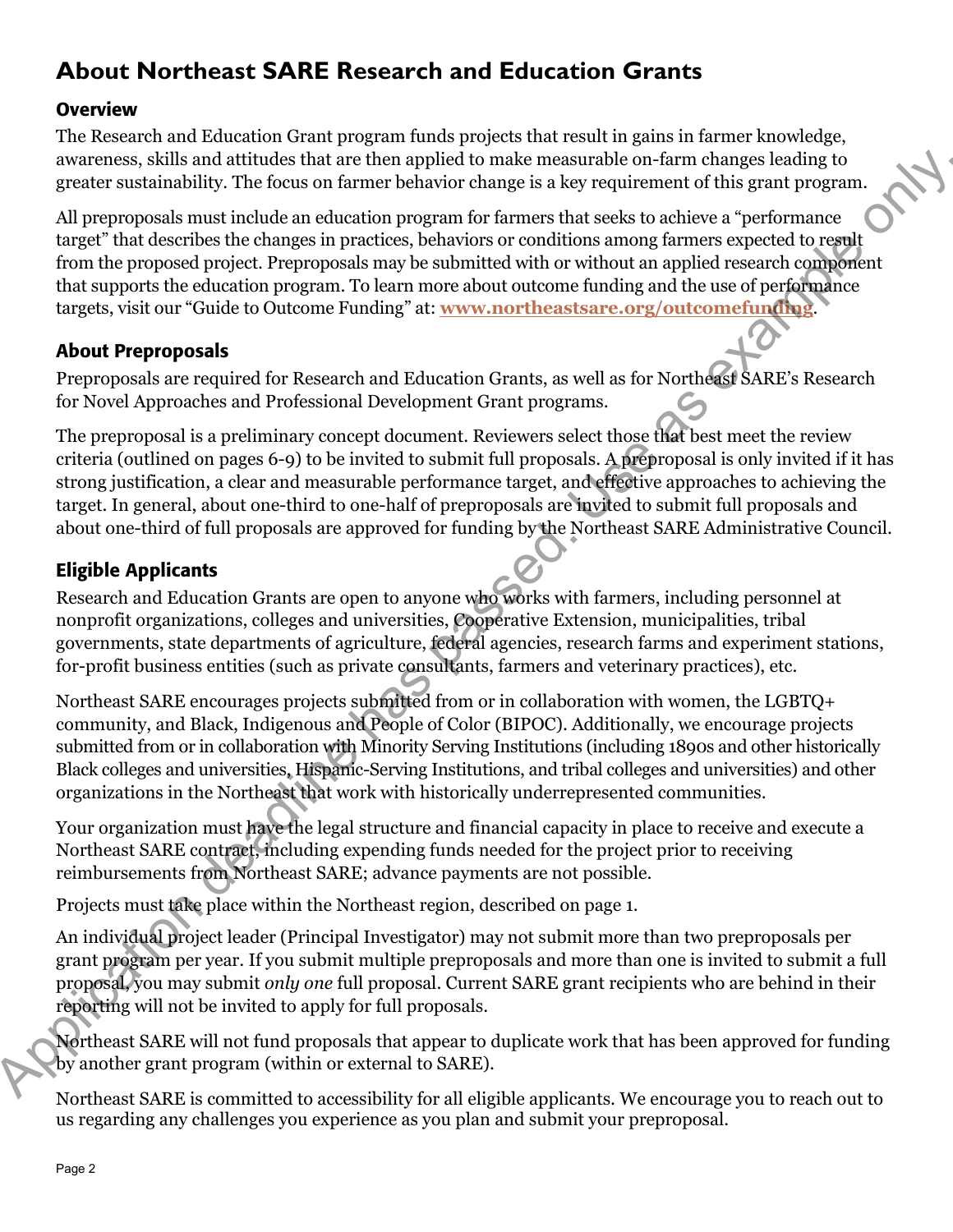### Funding Available

Northeast SARE's Administrative Council has allocated \$2 million to fund projects for this cycle of Research and Education Grants. There is no funding cap for this program but proposals funded typically range from \$30,000 to \$250,000 depending upon the project's complexity and duration. We estimate that<br>10 to 15 awards will be made for the 2022 cycle.<br>**Project Duration**<br>Typical project length is 2 to 3 years. All project 10 to 15 awards will be made for the 2022 cycle.

### Project Duration

Typical project length is 2 to 3 years. All projects must be completed by November 30, 2025.

### Conflict of Interest

Members of the Northeast SARE Administrative Council, SARE staff, and SARE State Coordinators are not permitted to be funded or named in proposals submitted to this grant program. Members of proposal review teams are not permitted to discuss or vote on proposals that are submitted by organizations they work for, organizations for which they serve as a board member or paid consultant, former graduate student advisees or advisors, family members or close personal friends. Reviewers may not participate in review of a proposal in which collaborators on research projects or co-authors on peer reviewed publications (including pending publications and submissions) serve as project leaders; the timeline for this prohibition is for any projects or publications within the past three years. Northeast SARE's full Conflict of Interest policy can be found at: **https://go.uvm.edu/nesarecoi**. 10 to 15 awards will be made for the above recise.<br> **Projects must be compileded by November 30, 2025.**<br> **Cycled project ingth is 2 to 3 years.** All projects must be compileded by November 30, 2025.<br> **Conflict of interest** 

### Public Domain

Preproposals and reviews are kept confidential, shared only among Northeast SARE staff, Administrative Council members, and grant program reviewers. However, Northeast SARE, as a USDA NIFA program, is committed to public access of results of funded projects; therefore, information on funded projects, their reports, and related information will be in the public domain.

### Acknowledging SARE

All funded projects are required to acknowledge Northeast SARE as the funding source in all project publications and outreach materials.

## <span id="page-2-0"></span>**Use of Funds**

SARE funding must comply with USDA NIFA and University of Vermont (Northeast SARE's host institution) guidelines. Therefore, there are certain allowable and ineligible expenses for this grant program, listed below. All grant expenses must be incurred during the contract period, which will be defined before the project begins.

### **Eligible Expenses**

Funds may be used for the following expenses, as long as they are specific to the project:

- **Labor**, including wages, stipends, salary, and benefits for individuals working on the project;
- **Supplies**, including research and education supplies, outreach materials, copies, postage, printing, program participation incentives (when clearly necessary for the success of the program) and software;
- Farm equipment **rental or operating charges**;
- **Equipment** that are necessary for, and unique to, the project. Equipment with general uses (like a computer or tractor) are not eligible.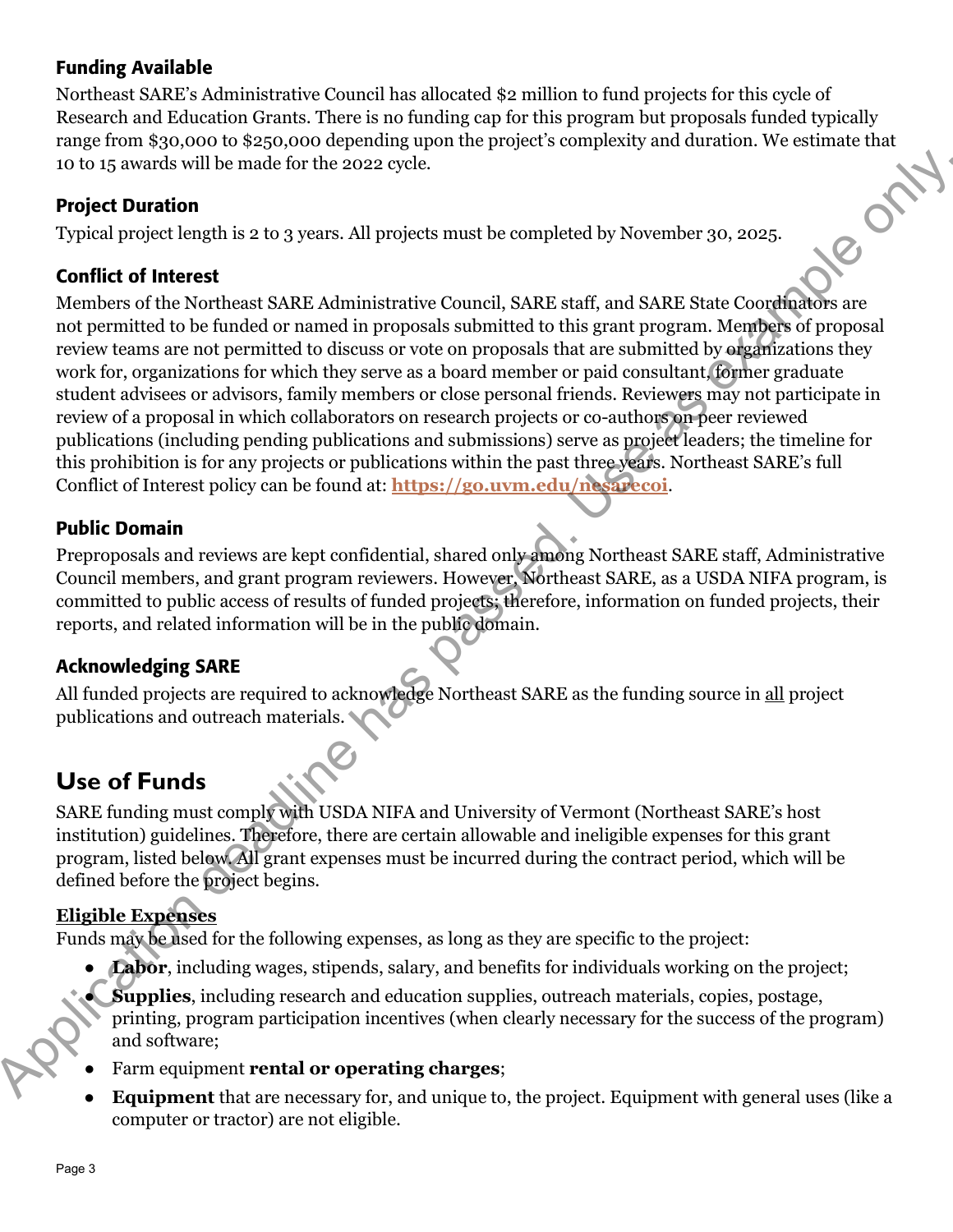- **Travel and per diem necessary for the project**;
- **Journal publication fees** if they are incurred during the contract period; and
- **Indirect costs** up to 10 percent of total direct costs.

#### **Ineligible Expenses**

- **Capital costs** including the purchase of land, buildings, livestock, general use machinery, greenhouses, and major improvements, fixtures and expansion expenses;
- **Normal operating expenses** such as utilities, general maintenance, general supplies, and any other expenses that would be present in the absence of the project;
- **Promotional items**, including items of clothing (hats, tee shirts, aprons, etc.), swag, giveaways, subsidies, raffles, and branded promotional material;
- **Travel to scholarly meetings** unless essential to the project, such as presentation of project results;
- **International travel** unless integral to the project's success and described in the full proposal's budget justification (Note: There are certain restrictions on costs and carriers);
- **Cell phone charges**, even if you use your cell phone in the course of the project;
- **Food expenses** unless necessary for the continuity of a training event or project meeting; and
- **Expenses outside of the grant period**; SARE cannot pay for expenses incurred before the award start date or after the end date on the grant contract.

### <span id="page-3-0"></span>**Grant Timeline**

|                                                                                                        | Funds may NOT be used for:                                                                                                                                                               |
|--------------------------------------------------------------------------------------------------------|------------------------------------------------------------------------------------------------------------------------------------------------------------------------------------------|
| $\bullet$                                                                                              | Capital costs including the purchase of land, buildings, livestock, general use machinery,<br>greenhouses, and major improvements, fixtures and expansion expenses;                      |
|                                                                                                        | Normal operating expenses such as utilities, general maintenance, general supplies, and any<br>other expenses that would be present in the absence of the project;                       |
| $\bullet$                                                                                              | Promotional items, including items of clothing (hats, tee shirts, aprons, etc.), swag, giveaways,<br>subsidies, raffles, and branded promotional material;                               |
| $\bullet$                                                                                              | Travel to scholarly meetings unless essential to the project, such as presentation of project<br>results;                                                                                |
|                                                                                                        | International travel unless integral to the project's success and described in the full proposal's<br>budget justification (Note: There are certain restrictions on costs and carriers); |
| $\bullet$                                                                                              | Cell phone charges, even if you use your cell phone in the course of the project;                                                                                                        |
|                                                                                                        | Food expenses unless necessary for the continuity of a training event or project meeting; and                                                                                            |
| $\bullet$                                                                                              | <b>Expenses outside of the grant period;</b> SARE cannot pay for expenses incurred before the<br>award start date or after the end date on the grant contract.                           |
| It is expected that costs for copiers, cameras, computers, video equipment and other items that have a | wide range of uses beyond the boundaries of the project be provided by the applicant and covered as                                                                                      |
| project.                                                                                               | indirect costs. To be considered as a direct cost, the item must be clearly essential and used 100% for the<br><b>Grant Timeline</b>                                                     |
|                                                                                                        | <b>Libre</b>                                                                                                                                                                             |
|                                                                                                        | Applicants notified whether or not they are invited to submit a full proposal  August 30, 2021                                                                                           |
|                                                                                                        |                                                                                                                                                                                          |
|                                                                                                        |                                                                                                                                                                                          |
|                                                                                                        |                                                                                                                                                                                          |
|                                                                                                        |                                                                                                                                                                                          |
|                                                                                                        |                                                                                                                                                                                          |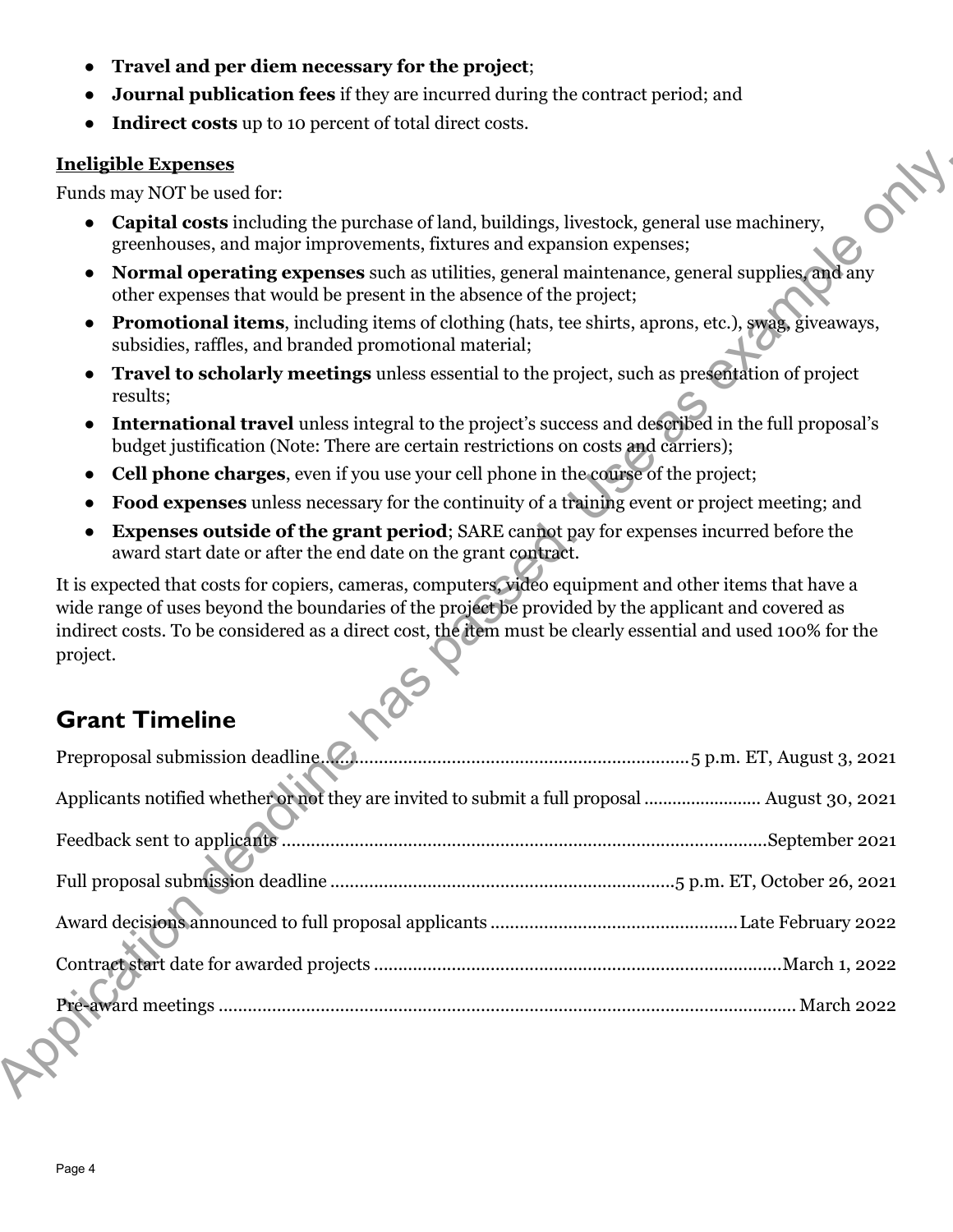# <span id="page-4-0"></span>**Preparing Your Preproposal**

You will submit your preproposal online at: **<https://projects.sare.org/>**. Please prepare your preproposal well in advance of the deadline.

There are word limits for most entries. We suggest you use a word processing program to develop your preproposal content offline, ensuring it is accurate and complies with the word limits before pasting into the online system. To that end, a Word document of the preproposal questions is available at: **www.northeastsare.org/REPrepDoc**.

Keep your writing clear and simple. To the extent possible, avoid scientific jargon and specialized vocabulary—write for a mixed audience that includes farmers, researchers, Extension and nonprofit educators, and other agricultural service providers. You can assume that grant reviewers have solid agricultural knowledge, but not necessarily deep expertise in your subject area.

Do not include links to external sites as they will not be considered by reviewers.

Preproposals are submitted online at: **projects.sare.org**.

The Grant Management System will be open for preproposals from May 18, 2021 until the deadline, 5 p.m. ET on Tuesday, August 3, 2021. Staff are available to answer questions until 5 p.m. ET on the due date. We strongly suggest you submit your preproposal well in advance of the deadline in the unlikely event you experience technical issues that take time to resolve.

### Getting a User Account

Enter the SARE Grant Management System at: **projects.sare.org**. All new users should select "**Create an account**" and complete the registration information. The system will send you an email with instructions to create your password.

If you have previously received SARE grants, submitted project reports or recently reviewed SARE grants, you are registered as a user in the system and should use your account to submit your preproposal. Once logged in, be sure to update your account profile. If your account profile is incomplete, you will not be able to submit your preproposal. Here, the Grant Management System will show the message, "Missing contact information. <Individual's Name> must log in and update their profile before application can be submitted." These are woord limits for most entires. We angeget you is a a word proposition program of develop your proposition of the proposition of the proposition of the proposition of the proposition of the tractional continue of

### Logging In

From the SARE Grant Management System landing page at **projects.sare.org**, select "**Log in**". Once logged in, select "**Start a new grant proposal.**" Grant opportunities for all four SARE regions will be listed; scroll down until you see "**Northeast**" and click the "**+**" button. Under "**2022 Northeast SARE Research and Education Preproposal**", select "**Begin a New Proposal.**"

### Entering your Preproposal

Start your preproposal by clicking "**Edit Title**" and enter a clear, succinct title, in title case, of under 150 characters (including spaces) that captures the essence of the project's intent. Avoid acronyms, jargon and unnecessary words.

Next, provide a brief "**Project Description**" of 300 characters or less by clicking "**Edit Description**." This is a short description of what the project intends to accomplish and, should your project be funded, will show up as the search result in the SARE database.

Be sure to click "**Save**" after each entry.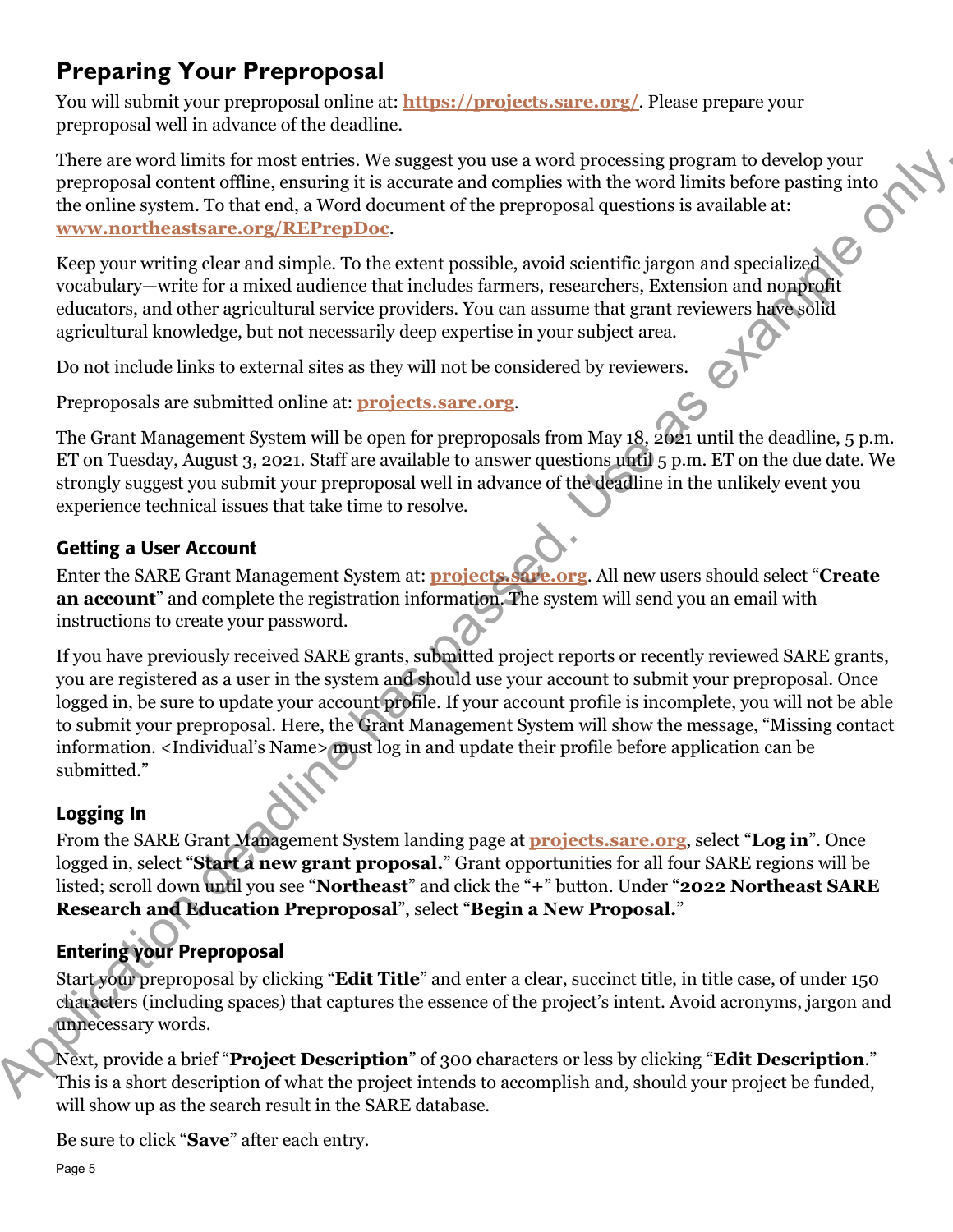In the majority of cases you, the grant applicant, are the project leader/principal investigator (PI). Here, you should ignore the button that says "**Change**" under the **"Principal Investigator"** heading. If it is necessary for the applicant and the PI to be different, use the "**Change**" button to add PI information here. If the PI does not currently have an account, they need to create one and complete their full profile information before the preproposal can be submitted. Note: The PI is responsible for oversight of the project and must be housed at the same organization as the project's authorized official (the person authorized to sign for the organization hosting the grant, if funded).

Next, complete the preproposal sections. Click on each section and submit responses to the questions. To enter information, click "**Edit Answer**" for each question and be sure to click "**Save**" after each entry. See the step-by-step instructions that follow for additional guidance. At any time during the writing of your preproposal, you may preview a draft from the Proposal Overview Page by clicking "**View Draft**". Once there, you can also share the draft of your preproposal with collaborators by either sending the "**Link to Share**" found at the top of the draft page or by creating and sending a PDF of the preproposal.

When all preproposal questions are answered to your satisfaction, go to the Proposal Overview page and click the "**Submit Proposal**" button at the bottom of the page. The "**Submit**" button will not appear until you have answered all required questions. Select "**I understand**" to confirm your submission. You will receive an email confirmation of your submission. *Your submission is not complete until this final step, and it is important that you see the email confirmation to be sure your submission went through.*

Prior to the deadline, you may unsubmit to revise the preproposal, but if you do so, don't forget to submit it again when you are done, otherwise it will not go forward to review. Each time you submit or unsubmit the preproposal, you will receive an email confirmation.

# <span id="page-5-0"></span>**Step-by-Step Instructions**

The preproposal is divided into two sections, each containing multiple questions. Instructions for all questions are presented below. Review criteria appear next to their associated questions throughout the preproposal. To navigate the preproposal online, each section appears on the menu in the left sidebar of the **Proposal Overview** page; clicking on the section heading will open the fields for entering responses to questions. To enter a response, click the "**Edit Answer**" button after each question. Answers should be written per the instructions below and should adequately address the associated review criteria when applicable. information before the preproposal can be submitted. Note: The Plit is responsible for oversight of the small<br>project such and the proposition deals ( $\eta$ ) and  $\eta$ ) and  $\eta$  from<br>the theory of the proposition of the symm

Please note:

- No attachments are allowed in the preproposal application.
- Do not include links to external sites; they will not be considered by reviewers.
- A formal budget is not required but you will be asked to estimate your anticipated funding request.
- No authorized signatures are required for preproposals.

### General Information

*Note: This section has no review criteria and is not scored by reviewers.* 

**Organization:** Name of organization or institution hosting the project. An answer to this question is not required; only enter if different from the applicant's institution because the applicant's institution is automatically populated from their profile. Note that the PI needs to share the same host institution as the authorized official in a full proposal, if one is invited.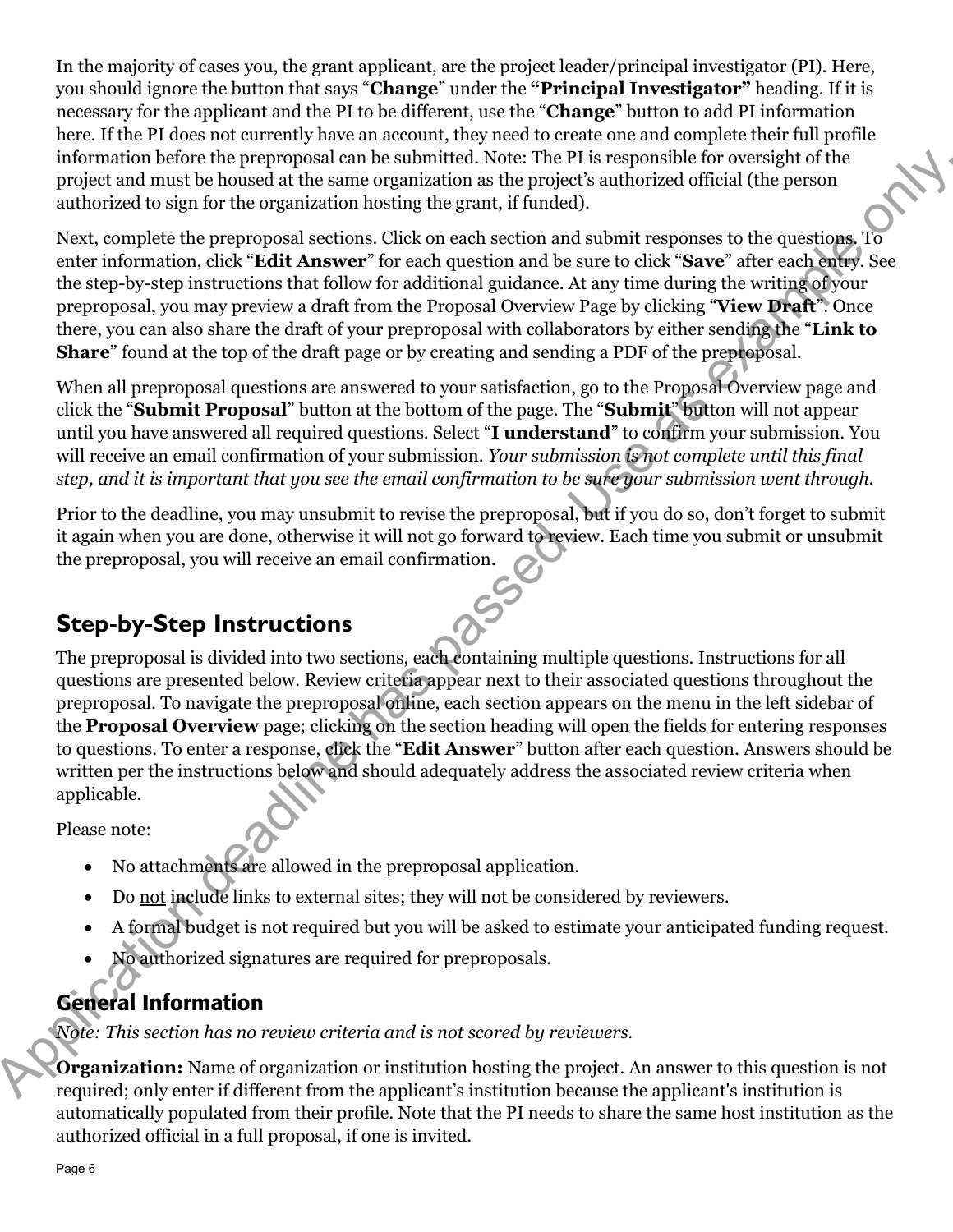**Geographic Scope:** List the state or states where this project will take place.

**Project Length:** Enter the anticipated project length, in years.

**Resubmission:** Was a full proposal of this work submitted previously to Northeast SARE? Answer yes or no.

#### **Additional Context (Optional, 150-word limit):**

If relevant, describe any challenges or opportunities that you and others conducting this type of work face in accessing resources to provide additional context for reviewers.

### Preproposal Questions

#### 1. Performance Target (100-word limit)

The performance target defines the specific and verifiable actions that farmers will take as a result of participating in your project (you may wish to finalize this section of the preproposal last). The performance target represents your best, informed estimate of what will happen if all goes according to plan.

The performance target is a project's measurable goal, not a guarantee. It should be ambitious yet realistic. It is the logical outcome that farmers are expected to achieve resulting from their participation in your project's education program.

Write your performance target in one to two sentences, using the following four required components. For example, "X practice will be adopted by X farmers on X number of acres, resulting in X improvement."

- 1) The **change or adoption farmers will make** by the end of the project. *Examples include adopted a new crop or livestock production practice; an improved system for food safety, product processing, pest management; a new approach to business management, marketing, or value-added enterprise; taking action for intergenerational farm transfer, human resource management, etc.*
- 2) The **number of farmers** who will adopt the new practice, change or behavior.
- 3) The **extent of farmer adoption**, expressed in measurable units. This may be the amount of production affected by the change or adoption or other measurable impacts. *Examples include the total number of crop acres, animals, or other units of production switched to a new practice; new markets, products or enterprises developed; new farm management plans or strategies implemented; and employees, farm families, communities affected by a new plan, practice or strategy, etc.* no.<br>
Additional Contest (Optional, 150-word limit):<br>
Arelievant, describe any challenges or organization that you and others conducting this type of word the<br>
in accessing resources to provide additional contest for neive
	- 4) The **measurable benefits** that will result from the change, adoption of practices, or new behavior. These must be measurable, either directly or based on values established in the literature. Measurable benefits can be environmental, financial and/or social. *Examples include pounds of*

#### **Review Criteria:**

The performance target describes: 1) the change or adoption farmers will make; 2) the number of farmers expected to adopt the practice or behavior; 3) the extent of that adoption expressed in measurable units (acres, families, animals, etc.); and 4) a numerical estimate of the economic, environmental and/or social benefit(s) that will be measured. The performance target is specific, meaningful, measurable, and ambitious yet realistic.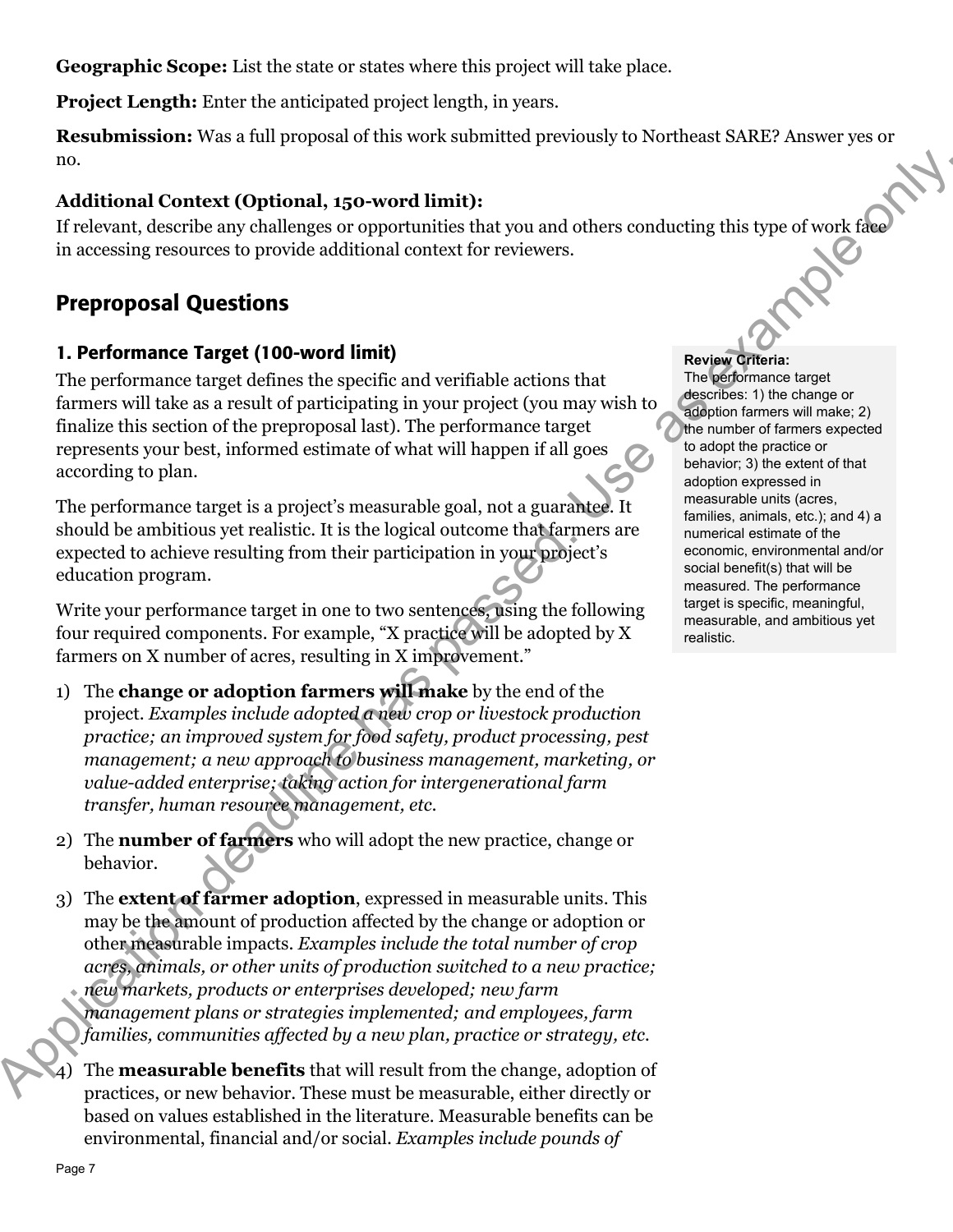*excess nutrient applications avoided; reductions in number of pesticide applications; dollar savings on purchased input costs; dollar value of increased sales from new markets; number of farmer-reported improvements in quality of life; increases in number of farm employees retained over time, or in measures of employee satisfaction; or acres/value of farmland transferred to new farmers, among others.*

Note: Do not include research objectives in the performance target. Since research results cannot be guaranteed, the extent to which participants achieve the performance target must not depend on the findings of proposed research.

### 2. Number of Farmers in the Performance Target

Enter the number of farmers listed in the performance target above.

### 3. Statement of Need (200-word limit)

Describe:

- 1) The problem or opportunity for farmers in the Northeast that the project will address;
- 2) Why it is important to the sustainability of agriculture; and
- 3) The number, type, size and location of farms affected in the Northeast.

Note: Citations are not required in the preproposal.

### 4. Farmer Interest (200-word limit)

Describe specific evidence that farmers need or want the work proposed by your project. If you have data documenting farmer interest in the project, summarize this information. If not, describe how you will collect this data if you are invited to submit a full proposal.

### 5. Education Plan (300-word limit)

Describe the activities that will provide farmer education to address the problem or opportunity listed above. The education plan must be realistic, describe content and methods appropriate to engage farmers and likely lead to achievement of the performance target. The description should include: Describe the activitie<br>problem or opportun<br>describe content and<br>to achievement of the<br> $\begin{pmatrix} 1 \end{pmatrix}$  A realistic nur<br>2) How they will<br>3) The type of pr

1) A realistic number of farmers expected to participate;

- 2) How they will be recruited;
- 3) The type of project interactions and educational experiences in which they will participate;

#### **Review criteria:**

The problem or opportunity is clearly described, and it is clear that addressing it will enhance the sustainability of agriculture in the Northeast. The type, number, scale and location of farms potentially affected are described and quantified.

otenige on

#### **Review criteria:**

The explanation for farmer interest in the project is compelling. The preproposal presents evidence of farmer interest or a plan for collecting interest data for the full proposal is clearly described.

#### **Review criteria:**

The recruitment and education plan is appropriate and effective for the farmers who will benefit from the project. The knowledge, awareness, skills and attitudes to be gained by farmers are likely to lead to the performance target. It is clear how verification will be conducted. The education plan is based on useful information that is suitable for adoption.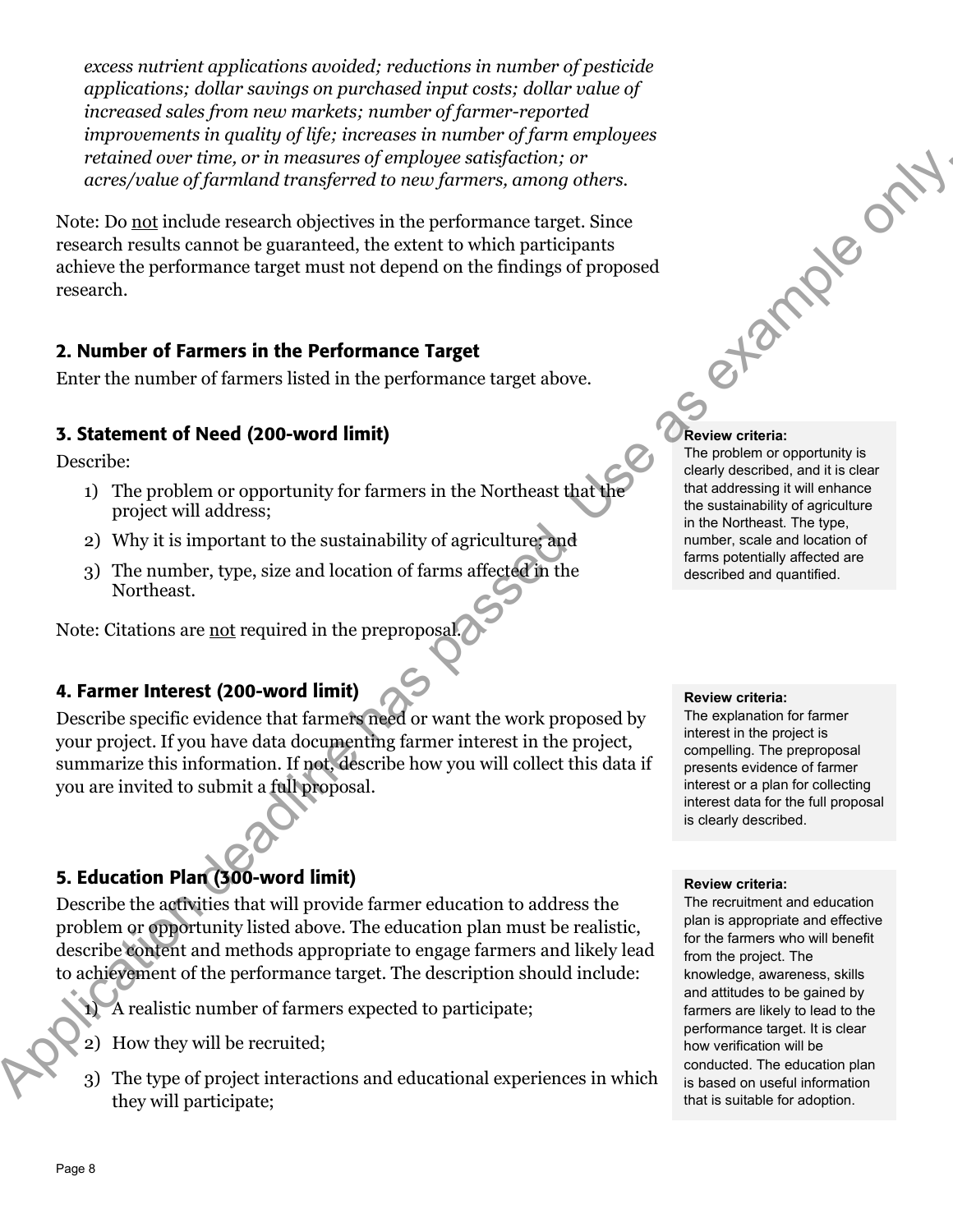- 4) The specific knowledge, awareness, skills and attitudes they will acquire from project activities that will lead to the performance target; and
- 5) The process that will be used to verify the extent to which the performance target is achieved.

Please note: The education plan should be based on information already proven useful and suitable for adoption. If this preproposal includes research, the education plan cannot be contingent on the results of the proposed research. However, engaging farmers in the project's research activities should be an integral part of the educational approach.

### 6. Research Description, if applicable (200-word limit)

This grant program does **not** require a research component. If your project does not include research, write "not applicable" in this section, and your proposal's overall score will not be affected.

Any proposed research activities should clearly relate to, and have the potential to contribute to, the information farmers will acquire during the education program. The two should be integrated, but the education plan must be able to stand alone, since research results cannot be guaranteed.

If your project includes a research component, briefly describe:

- 1) The research objective and why it is relevant to the problem or opportunity described.
- 2) The main treatments (field research) or study population (social science research).
- 3) Key data to be collected.

### 7. Key Individuals (150-word limit)

Use the following format to describe people with essential roles in this project:

*Name, title, business or organization. Describe this person's skills, relevant experience and primary responsibilities on the project.* 

Start with yourself, then list other key individuals.

If some team members have not yet been identified, provide descriptions of their roles as placeholders. For example, an acceptable entry might say, "a veterinarian with poultry expertise who works in the target states," or "two state health department personnel with experience in water quality programs." Application dealing the state of the space of the space of the space of the space of the space of the space of the space of the space of the space of the space of the space of the space of the space of the space of the sp

#### **Review criteria:**  If there is a research component, the research description clearly outlines the research objective and how it addresses the problem or opportunity. The treatments or study population and data to be collected are appropriate to addressing the problem or opportunity described.

**Review criteria:** 

The key individuals have the skills and experience to conduct the project. Their roles are well defined.